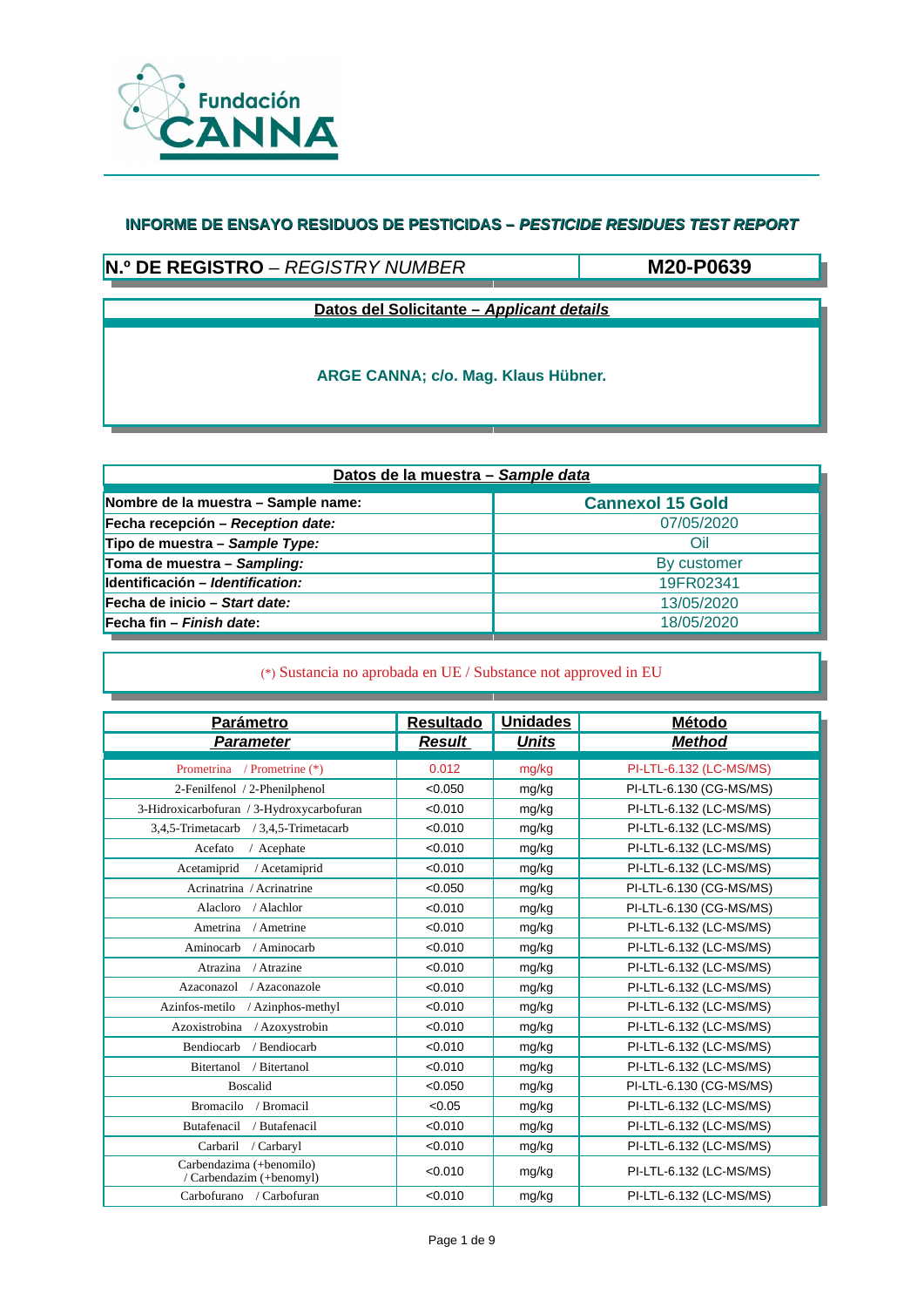

# **N.º DE REGISTRO** – *REGISTRY NUMBER*

**M20-P0639**

**Datos del Solicitante –** *Applicant details*

**ARGE CANNA; c/o. Mag. Klaus Hübner.**

| Datos de la muestra - Sample data   |                         |  |  |  |
|-------------------------------------|-------------------------|--|--|--|
| Nombre de la muestra - Sample name: | <b>Cannexol 15 Gold</b> |  |  |  |
| Fecha recepción - Reception date:   | 07/05/2020              |  |  |  |
| Tipo de muestra - Sample Type:      | Oil                     |  |  |  |
| Toma de muestra - Sampling:         | By customer             |  |  |  |
| Identificación - Identification:    | 19FR02341               |  |  |  |
| Fecha de inicio – Start date:       | 13/05/2020              |  |  |  |
| Fecha fin – Finish date:            | 18/05/2020              |  |  |  |

| Parámetro                                                                 | <b>Resultado</b> | <b>Unidades</b> | Método                  |
|---------------------------------------------------------------------------|------------------|-----------------|-------------------------|
| <b>Parameter</b>                                                          | <b>Result</b>    | <b>Units</b>    | <b>Method</b>           |
| Carbofurano (+3 hidroxicarbofuran)<br>/ Carbofuran (+3 hydroxycarbofuran) | < 0.010          | mg/kg           | PI-LTL-6.132 (LC-MS/MS) |
| Cianazine / Cyanazine                                                     | < 0.010          | mg/kg           | PI-LTL-6.132 (LC-MS/MS) |
| Cianofos<br>/ Cyanophos                                                   | < 0.010          | mg/kg           | PI-LTL-6.130 (CG-MS/MS) |
| Ciazofamid<br>/ Cyazofamid                                                | < 0.010          | mg/kg           | PI-LTL-6.132 (LC-MS/MS) |
| Ciflutrina / Cyfluthrin                                                   | < 0.050          | mg/kg           | PI-LTL-6.130 (CG-MS/MS) |
| Cimoxanilo / Cimoxanil                                                    | < 0.010          | mg/kg           | PI-LTL-6.132 (LC-MS/MS) |
| Cipermetrina / Cypermethrin                                               | < 0.050          | mg/kg           | PI-LTL-6.130 (CG-MS/MS) |
| Ciprodinilo / Cyprodinil                                                  | < 0.05           | mg/kg           | PI-LTL-6.132 (LC-MS/MS) |
| Climbazole / Climbazole                                                   | < 0.010          | mg/kg           | PI-LTL-6.132 (LC-MS/MS) |
| Clomazone<br>/ Clomazone                                                  | < 0.010          | mg/kg           | PI-LTL-6.132 (LC-MS/MS) |
| Clorbufam / Clorbufam                                                     | < 0.050          | mg/kg           | PI-LTL-6.130 (CG-MS/MS) |
| Clorfluazuron / Clorfluazuron                                             | < 0.05           | mg/kg           | PI-LTL-6.132 (LC-MS/MS) |
| Cloroneb / Chloroneb                                                      | < 0.050          | mg/kg           | PI-LTL-6.130 (CG-MS/MS) |
| Clorotion / Clorotion                                                     | < 0.050          | mg/kg           | PI-LTL-6.130 (CG-MS/MS) |
| Clorpirifos / Chlorpyrifos                                                | < 0.050          | mg/kg           | PI-LTL-6.130 (CG-MS/MS) |
| Clorpirifos-metilo<br>/ Chlorpyrifos-methyl                               | < 0.050          | mg/kg           | PI-LTL-6.130 (CG-MS/MS) |
| Clorprofam<br>/ Chlorpropham                                              | < 0.050          | mg/kg           | PI-LTL-6.130 (CG-MS/MS) |
| Clortorulon / Chlortoluron                                                | < 0.010          | mg/kg           | PI-LTL-6.132 (LC-MS/MS) |
| / Clothianidin<br>Clotianidina                                            | < 0.010          | mg/kg           | PI-LTL-6.132 (LC-MS/MS) |
| / Chlozolinate<br>Clozolinato                                             | < 0.010          | mg/kg           | PI-LTL-6.130 (CG-MS/MS) |
| Coumafos                                                                  | < 0.050          | mg/kg           | PI-LTL-6.130 (CG-MS/MS) |
| Cresoxim metil / Kresoxim methyl                                          | < 0.050          | mg/kg           | PI-LTL-6.130 (CG-MS/MS) |
| Crimidina / Crimidine                                                     | < 0.010          | mg/kg           | PI-LTL-6.130 (CG-MS/MS) |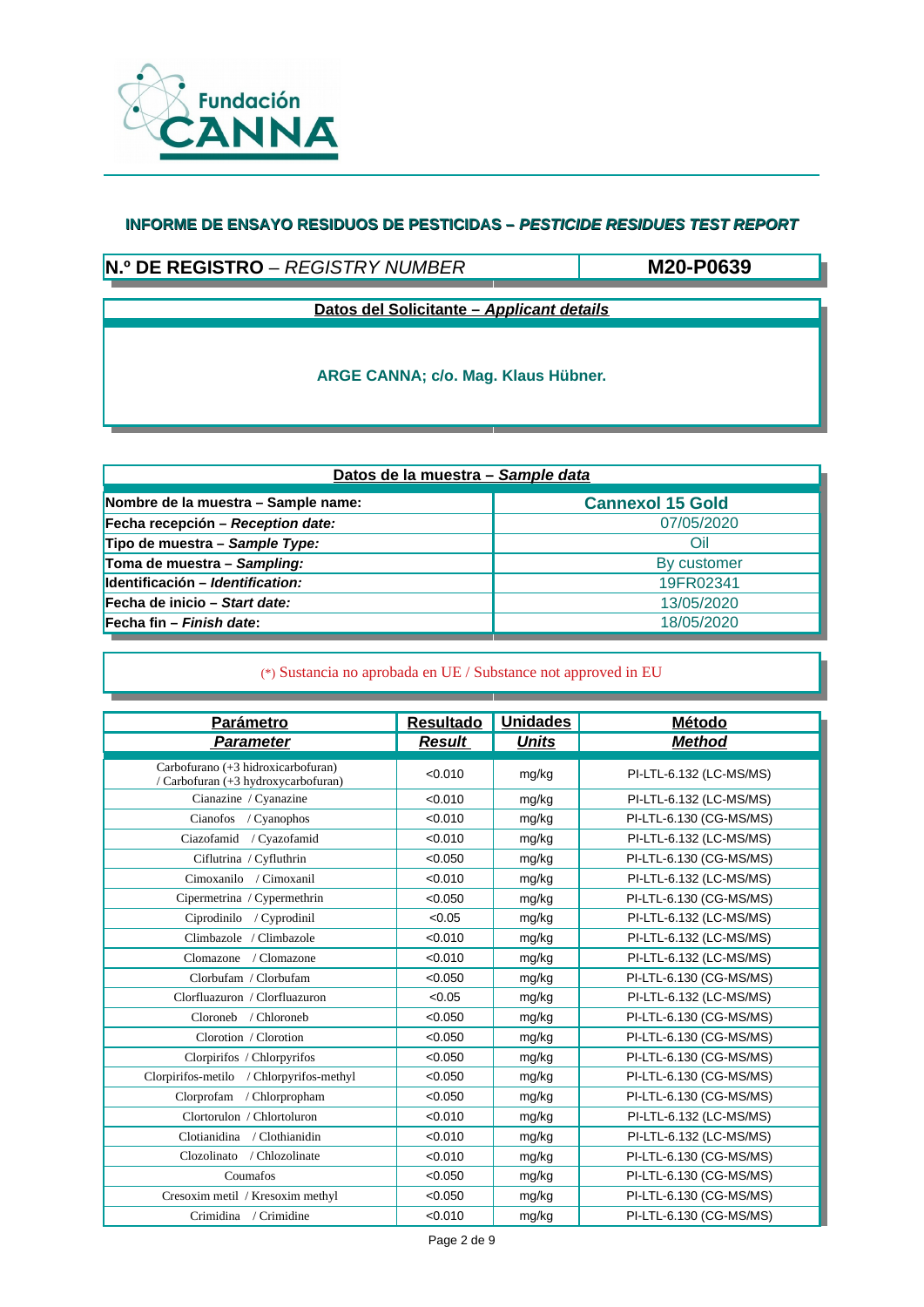

# **N.º DE REGISTRO** – *REGISTRY NUMBER*

**M20-P0639**

**Datos del Solicitante –** *Applicant details*

**ARGE CANNA; c/o. Mag. Klaus Hübner.**

| Datos de la muestra - Sample data   |                         |  |  |  |
|-------------------------------------|-------------------------|--|--|--|
| Nombre de la muestra - Sample name: | <b>Cannexol 15 Gold</b> |  |  |  |
| Fecha recepción - Reception date:   | 07/05/2020              |  |  |  |
| Tipo de muestra - Sample Type:      | Oil                     |  |  |  |
| Toma de muestra - Sampling:         | By customer             |  |  |  |
| Identificación - Identification:    | 19FR02341               |  |  |  |
| Fecha de inicio – Start date:       | 13/05/2020              |  |  |  |
| Fecha fin – Finish date:            | 18/05/2020              |  |  |  |

| <b>Parámetro</b>                               | <b>Resultado</b> | <b>Unidades</b> | <b>Método</b>           |
|------------------------------------------------|------------------|-----------------|-------------------------|
| <b>Parameter</b>                               | <b>Result</b>    | <b>Units</b>    | <b>Method</b>           |
| $DDE(4,4'-)$<br>/ $DDE(4,4'-)$                 | < 0.050          | mg/kg           | PI-LTL-6.130 (CG-MS/MS) |
| / Desmethyl pirimicarb<br>Desmetil pirimicarb  | < 0.010          | mg/kg           | PI-LTL-6.132 (LC-MS/MS) |
| Desmetrin<br>/ Desmetryne                      | < 0.010          | mg/kg           | PI-LTL-6.132 (LC-MS/MS) |
| Diclobenilo<br>/ Dichlobenil                   | < 0.010          | mg/kg           | PI-LTL-6.130 (CG-MS/MS) |
| Diclofention<br>/ Dichlofention                | < 0.050          | mg/kg           | PI-LTL-6.130 (CG-MS/MS) |
| Dicrotofos<br>/ Dicrotophos                    | < 0.010          | mg/kg           | PI-LTL-6.132 (LC-MS/MS) |
| Dietofencarb                                   | < 0.050          | mg/kg           | PI-LTL-6.130 (CG-MS/MS) |
| Difenoconazol / Difenoconazole                 | < 0.05           | mg/kg           | PI-LTL-6.132 (LC-MS/MS) |
| Diflubenzurón / Diflubenzuron                  | < 0.010          | mg/kg           | PI-LTL-6.132 (LC-MS/MS) |
| / Dimethoate<br>Dimetoato                      | < 0.010          | mg/kg           | PI-LTL-6.132 (LC-MS/MS) |
| / Omethoate + dimethoate<br>Dimetoato+ometoato | < 0.010          | mg/kg           | PI-LTL-6.132 (LC-MS/MS) |
| / Dimethomorph<br>Dimetomorfo                  | < 0.010          | mg/kg           | PI-LTL-6.132 (LC-MS/MS) |
| Dimoxistrobin / Dimoxystrobin                  | < 0.010          | mg/kg           | PI-LTL-6.132 (LC-MS/MS) |
| Diurón<br>/ Diuron                             | < 0.010          | mg/kg           | PI-LTL-6.132 (LC-MS/MS) |
| Epoxiconazol / Epoxiconazole                   | < 0.010          | mg/kg           | PI-LTL-6.132 (LC-MS/MS) |
| Esfenvalerato / Esfenvalerate                  | < 0.050          | mg/kg           | PI-LTL-6.130 (CG-MS/MS) |
| Espirotetramat / Spirotetramat                 | < 0.010          | mg/kg           | PI-LTL-6.132 (LC-MS/MS) |
| Etaconazol                                     | < 0.010          | mg/kg           | PI-LTL-6.132 (LC-MS/MS) |
| Etoprofos<br>/ Ethoprophos                     | < 0.010          | mg/kg           | PI-LTL-6.130 (CG-MS/MS) |
| Famoxadona                                     | < 0.050          | mg/kg           | PI-LTL-6.130 (CG-MS/MS) |
| Fenamifos sulfona / Fenamiphos sulfone         | < 0.010          | mg/kg           | PI-LTL-6.132 (LC-MS/MS) |
| / Fenbuconazole<br>Fenbuconazol                | < 0.010          | mg/kg           | PI-LTL-6.132 (LC-MS/MS) |
| Fenitrotión<br>/ Fenitrothion                  | < 0.050          | mg/kg           | PI-LTL-6.130 (CG-MS/MS) |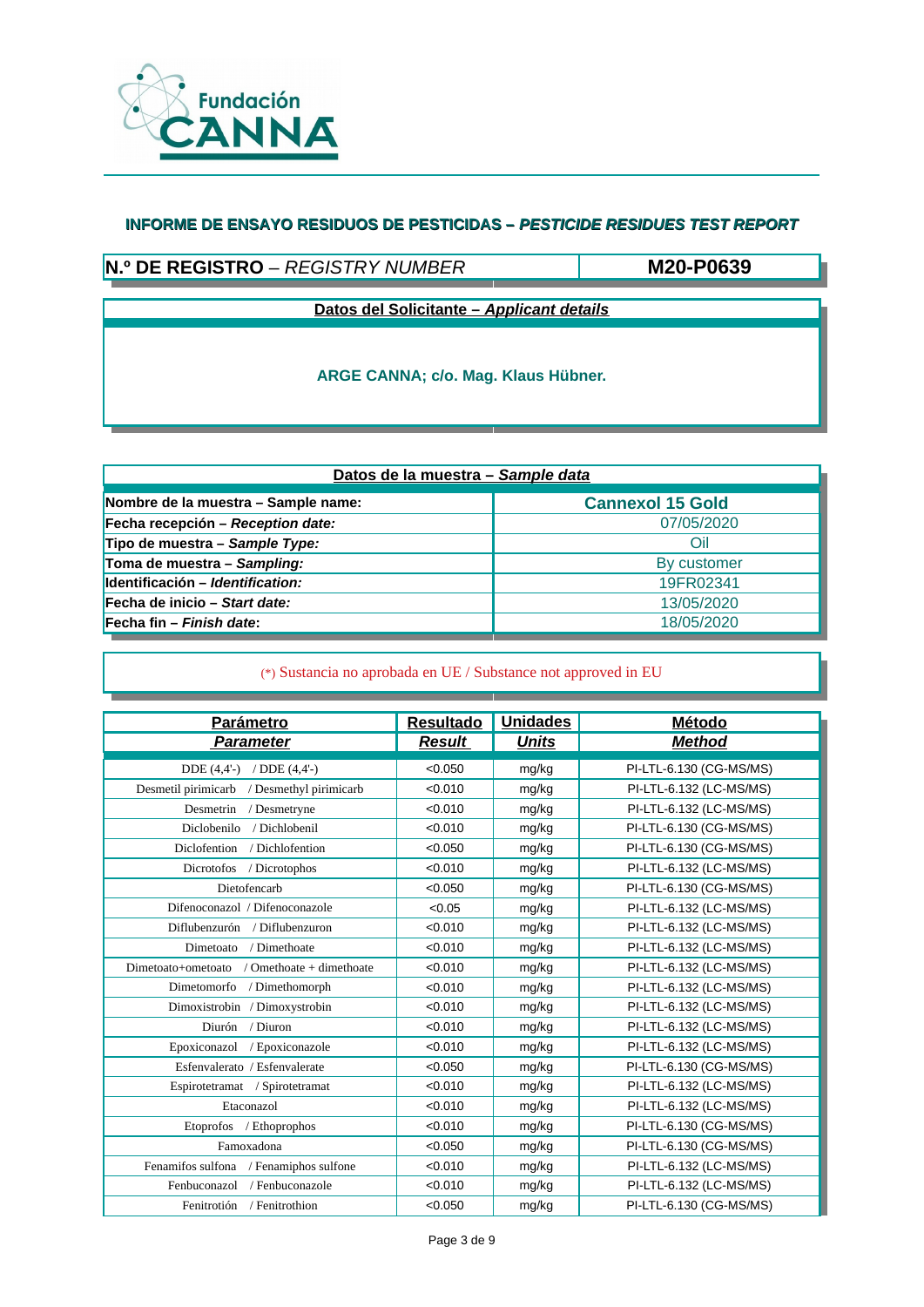

# **N.º DE REGISTRO** – *REGISTRY NUMBER*

**M20-P0639**

**Datos del Solicitante –** *Applicant details*

**ARGE CANNA; c/o. Mag. Klaus Hübner.**

| Datos de la muestra - Sample data   |                         |  |  |  |
|-------------------------------------|-------------------------|--|--|--|
| Nombre de la muestra - Sample name: | <b>Cannexol 15 Gold</b> |  |  |  |
| Fecha recepción - Reception date:   | 07/05/2020              |  |  |  |
| Tipo de muestra - Sample Type:      | Oil                     |  |  |  |
| Toma de muestra - Sampling:         | By customer             |  |  |  |
| Identificación - Identification:    | 19FR02341               |  |  |  |
| Fecha de inicio – Start date:       | 13/05/2020              |  |  |  |
| Fecha fin – Finish date:            | 18/05/2020              |  |  |  |

| <b>Parámetro</b>                    | <b>Resultado</b> | <b>Unidades</b> | Método                  |
|-------------------------------------|------------------|-----------------|-------------------------|
| <b>Parameter</b>                    | <b>Result</b>    | <b>Units</b>    | <b>Method</b>           |
| Fenmedifam<br>/ Fenmedifam          | < 0.010          | mg/kg           | PI-LTL-6.132 (LC-MS/MS) |
| Fenoxicarb<br>/ Fenoxycarb          | < 0.05           | mg/kg           | PI-LTL-6.132 (LC-MS/MS) |
| / Fenson<br>Fenson                  | < 0.010          | mg/kg           | PI-LTL-6.130 (CG-MS/MS) |
| Fentoato / Fentoate                 | < 0.050          | mg/kg           | PI-LTL-6.130 (CG-MS/MS) |
| Fenvalerato / Fenvalerate           | < 0.050          | mg/kg           | PI-LTL-6.130 (CG-MS/MS) |
| Fenvalerato+esfenvalerato           | < 0.010          | mg/kg           | PI-LTL-6.130 (CG-MS/MS) |
| Flonicamid / Flonicamid             | < 0.010          | mg/kg           | PI-LTL-6.132 (LC-MS/MS) |
| Flubendiamida / Flubendiamide       | < 0.010          | mg/kg           | PI-LTL-6.132 (LC-MS/MS) |
| Flucitrinato / Flucitrinate         | < 0.050          | mg/kg           | PI-LTL-6.130 (CG-MS/MS) |
| Flucloralin / Fluchloralin          | < 0.050          | mg/kg           | PI-LTL-6.130 (CG-MS/MS) |
| Fludioxonilo / Fludioxonil          | < 0.010          | mg/kg           | PI-LTL-6.132 (LC-MS/MS) |
| Flufenoxurón / Flufenoxuron         | < 0.050          | mg/kg           | PI-LTL-6.130 (CG-MS/MS) |
| Fluquinconazol / Fluquinconazol     | < 0.010          | mg/kg           | PI-LTL-6.130 (CG-MS/MS) |
| Flurprimidol / Flurprimidol         | < 0.050          | mg/kg           | PI-LTL-6.130 (CG-MS/MS) |
| Flusilazol / Flusilazole            | < 0.05           | mg/kg           | PI-LTL-6.132 (LC-MS/MS) |
| Flutiacet metil / Fluthiacet methyl | < 0.010          | mg/kg           | PI-LTL-6.132 (LC-MS/MS) |
| / Flutriafol<br>Flutriafol          | < 0.010          | mg/kg           | PI-LTL-6.132 (LC-MS/MS) |
| Formotion                           | < 0.010          | mg/kg           | PI-LTL-6.132 (LC-MS/MS) |
| Fosfamidon<br>/ Phosphamidon        | < 0.010          | mg/kg           | PI-LTL-6.132 (LC-MS/MS) |
| / Phosmet<br>Fosmet                 | < 0.05           | mg/kg           | PI-LTL-6.132 (LC-MS/MS) |
| Heptenofos<br>/ Heptenophos         | < 0.010          | mg/kg           | PI-LTL-6.130 (CG-MS/MS) |
| Imidacloprid / Imidacloprid         | < 0.010          | mg/kg           | PI-LTL-6.132 (LC-MS/MS) |
| Indoxacarb                          | < 0.050          | mg/kg           | PI-LTL-6.130 (CG-MS/MS) |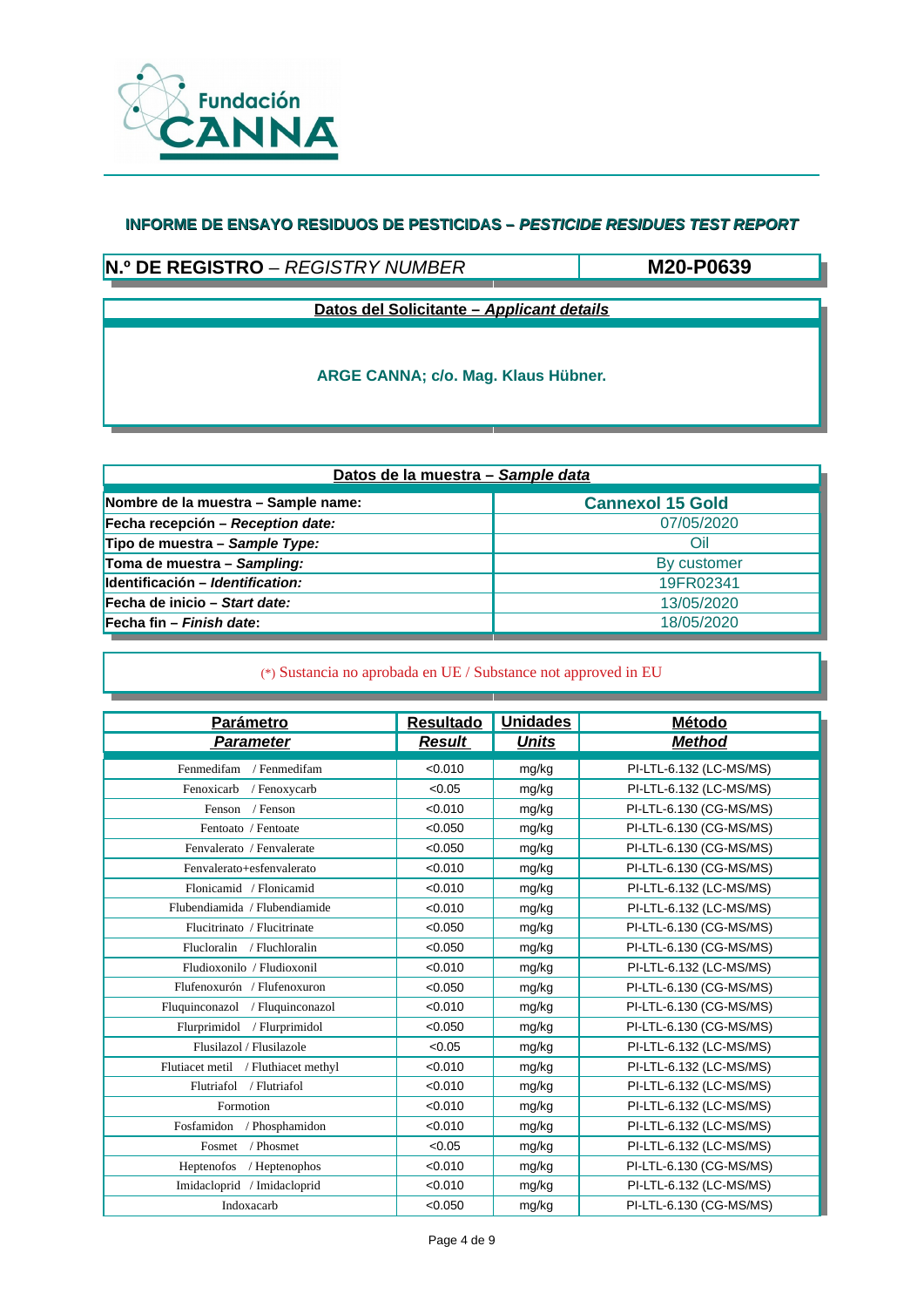

# **N.º DE REGISTRO** – *REGISTRY NUMBER*

**M20-P0639**

**Datos del Solicitante –** *Applicant details*

**ARGE CANNA; c/o. Mag. Klaus Hübner.**

| Datos de la muestra - Sample data   |                         |  |  |  |
|-------------------------------------|-------------------------|--|--|--|
| Nombre de la muestra - Sample name: | <b>Cannexol 15 Gold</b> |  |  |  |
| Fecha recepción - Reception date:   | 07/05/2020              |  |  |  |
| Tipo de muestra - Sample Type:      | Oil                     |  |  |  |
| Toma de muestra - Sampling:         | By customer             |  |  |  |
| Identificación - Identification:    | 19FR02341               |  |  |  |
| Fecha de inicio – Start date:       | 13/05/2020              |  |  |  |
| Fecha fin – Finish date:            | 18/05/2020              |  |  |  |

| <b>Parámetro</b>                         | <b>Resultado</b> | <b>Unidades</b> | <b>Método</b>           |
|------------------------------------------|------------------|-----------------|-------------------------|
| <b>Parameter</b>                         | <b>Result</b>    | <b>Units</b>    | <b>Method</b>           |
| <b>Iodofenfos</b>                        | < 0.010          | mg/kg           | PI-LTL-6.130 (CG-MS/MS) |
| Iprodiona / Iprodione                    | < 0.05           | mg/kg           | PI-LTL-6.132 (LC-MS/MS) |
| Iprovalicarb<br>/ Iprovalicarb           | < 0.010          | mg/kg           | PI-LTL-6.132 (LC-MS/MS) |
| Isazofos<br>/ Isazophos                  | < 0.010          | mg/kg           | PI-LTL-6.130 (CG-MS/MS) |
| Isocarbofos<br>/ Isocarbophos            | < 0.010          | mg/kg           | PI-LTL-6.132 (LC-MS/MS) |
| Isofenfos<br>/ Isofenphos                | < 0.010          | mg/kg           | PI-LTL-6.130 (CG-MS/MS) |
| Isofenfos metil / Isofenphos methyl      | < 0.010          | mg/kg           | PI-LTL-6.130 (CG-MS/MS) |
| Isoprocarb<br>/ Isoprocarb               | < 0.010          | mg/kg           | PI-LTL-6.132 (LC-MS/MS) |
| Isoproturón<br>/ Isoproturon             | < 0.010          | mg/kg           | PI-LTL-6.132 (LC-MS/MS) |
| Isoxaben<br>/ Isoxaben                   | < 0.010          | mg/kg           | PI-LTL-6.132 (LC-MS/MS) |
| Lenacilo<br>/ Lenacil                    | < 0.010          | mg/kg           | PI-LTL-6.132 (LC-MS/MS) |
| Linurón / Linuron                        | < 0.010          | mg/kg           | PI-LTL-6.132 (LC-MS/MS) |
| Malaoxon<br>/ Malaoxon                   | < 0.010          | mg/kg           | PI-LTL-6.132 (LC-MS/MS) |
| Malation                                 | < 0.010          | mg/kg           | PI-LTL-6.130 (CG-MS/MS) |
| Mandipropamid<br>/ Mandipropamid         | < 0.010          | mg/kg           | PI-LTL-6.132 (LC-MS/MS) |
| / Mecarbam<br>Mecarbam                   | < 0.010          | mg/kg           | PI-LTL-6.132 (LC-MS/MS) |
| Mepanipirima<br>/ Mepanipyrim            | < 0.010          | mg/kg           | PI-LTL-6.132 (LC-MS/MS) |
| Mepronil<br>/ Mepronyl                   | < 0.010          | mg/kg           | PI-LTL-6.132 (LC-MS/MS) |
| Metabenztiazuron<br>/ Methabenzthiazuron | < 0.010          | mg/kg           | PI-LTL-6.132 (LC-MS/MS) |
| <b>Metacrifos</b><br>/ Methacrifos       | < 0.010          | mg/kg           | PI-LTL-6.130 (CG-MS/MS) |
| Metalaxilo / Metalaxyl                   | < 0.050          | mg/kg           | PI-LTL-6.130 (CG-MS/MS) |
| Metamidofos / Methamidophos              | < 0.010          | mg/kg           | PI-LTL-6.132 (LC-MS/MS) |
| Metamitron                               | < 0.010          | mg/kg           | PI-LTL-6.132 (LC-MS/MS) |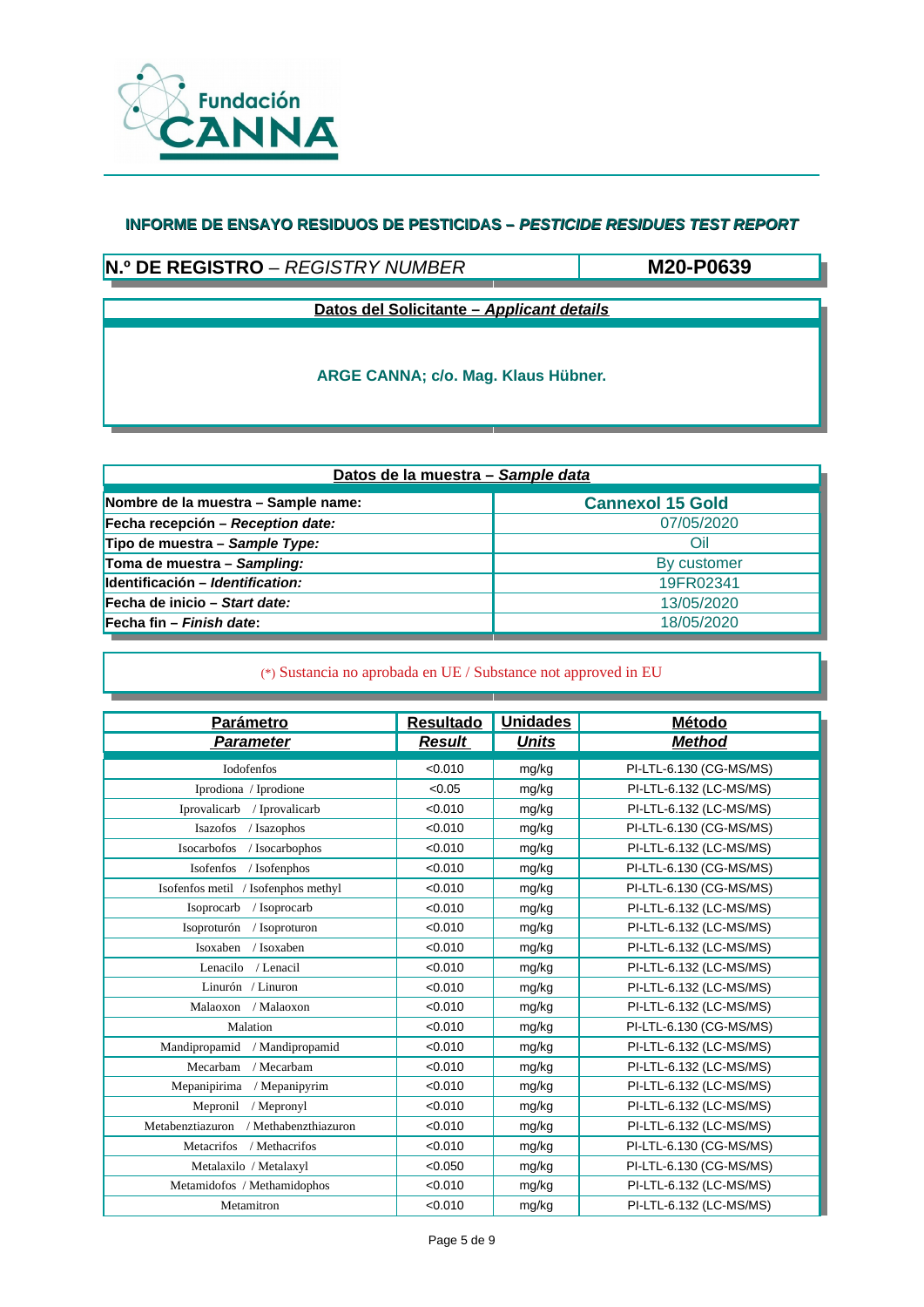

# **N.º DE REGISTRO** – *REGISTRY NUMBER*

**M20-P0639**

**Datos del Solicitante –** *Applicant details*

**ARGE CANNA; c/o. Mag. Klaus Hübner.**

| Datos de la muestra - Sample data   |                         |  |  |  |
|-------------------------------------|-------------------------|--|--|--|
| Nombre de la muestra - Sample name: | <b>Cannexol 15 Gold</b> |  |  |  |
| Fecha recepción - Reception date:   | 07/05/2020              |  |  |  |
| Tipo de muestra - Sample Type:      | Oil                     |  |  |  |
| Toma de muestra – Sampling:         | By customer             |  |  |  |
| Identificación - Identification:    | 19FR02341               |  |  |  |
| Fecha de inicio – Start date:       | 13/05/2020              |  |  |  |
| Fecha fin – Finish date:            | 18/05/2020              |  |  |  |

| <b>Parámetro</b>                                                       | <b>Resultado</b> | <b>Unidades</b> | <b>Método</b>           |
|------------------------------------------------------------------------|------------------|-----------------|-------------------------|
| <b>Parameter</b>                                                       | <b>Result</b>    | <b>Units</b>    | <b>Method</b>           |
| Metidatión                                                             | < 0.050          | mg/kg           | PI-LTL-6.130 (CG-MS/MS) |
| Metiocarb<br>/ Methiocarb                                              | < 0.010          | mg/kg           | PI-LTL-6.132 (LC-MS/MS) |
| Metiocarb (+sulfona+sulfóxido)<br>/ Methiocarb (+ sulfone + sulfoxide) | < 0.010          | mg/kg           | PI-LTL-6.132 (LC-MS/MS) |
| Metiocarb sulfona / Methiocarb sulfone                                 | < 0.010          | mg/kg           | PI-LTL-6.132 (LC-MS/MS) |
| Metiocarb sulfóxido / Methiocarb sulfoxide                             | < 0.010          | mg/kg           | PI-LTL-6.132 (LC-MS/MS) |
| Metobromuron / Metobromuron                                            | < 0.010          | mg/kg           | PI-LTL-6.132 (LC-MS/MS) |
| Metolacloro<br>/ Metolachlor                                           | < 0.050          | mg/kg           | PI-LTL-6.130 (CG-MS/MS) |
| Metolcarb<br>/ Metolcarb                                               | < 0.010          | mg/kg           | PI-LTL-6.132 (LC-MS/MS) |
| Metomilo<br>/ Methomyl                                                 | < 0.010          | mg/kg           | PI-LTL-6.132 (LC-MS/MS) |
| Metomilo (+tiodicarb) / Methomyl (+ thiodicarb)                        | < 0.010          | mg/kg           | PI-LTL-6.132 (LC-MS/MS) |
| Metoxifenozida / Methoxyfenozide                                       | < 0.010          | mg/kg           | PI-LTL-6.132 (LC-MS/MS) |
| Metoxuron / Metoxuron                                                  | < 0.010          | mg/kg           | PI-LTL-6.132 (LC-MS/MS) |
| Metrafenona                                                            | < 0.050          | mg/kg           | PI-LTL-6.130 (CG-MS/MS) |
| Metribuzina<br>/ Metribuzin                                            | < 0.010          | mg/kg           | PI-LTL-6.132 (LC-MS/MS) |
| Miclobutanil<br>/ Myclobutanil                                         | < 0.010          | mg/kg           | PI-LTL-6.132 (LC-MS/MS) |
| Miclobutanil<br>/ Myclobutanil                                         | < 0.050          | mg/kg           | PI-LTL-6.130 (CG-MS/MS) |
| Monocrotofos<br>/ Monocrotophos                                        | < 0.010          | mg/kg           | PI-LTL-6.132 (LC-MS/MS) |
| Neburon / Neburon                                                      | < 0.010          | mg/kg           | PI-LTL-6.132 (LC-MS/MS) |
| Nitenpiram / Nitenpyram                                                | < 0.010          | mg/kg           | PI-LTL-6.132 (LC-MS/MS) |
| Nitrotal isopropil                                                     | < 0.010          | mg/kg           | PI-LTL-6.130 (CG-MS/MS) |
| / Omethoate<br>Ometoato                                                | < 0.010          | mg/kg           | PI-LTL-6.132 (LC-MS/MS) |
| Oxamilo<br>/ Oxamyl                                                    | < 0.010          | mg/kg           | PI-LTL-6.132 (LC-MS/MS) |
| Paclobutrazol / Paclobutrazol                                          | < 0.010          | mg/kg           | PI-LTL-6.132 (LC-MS/MS) |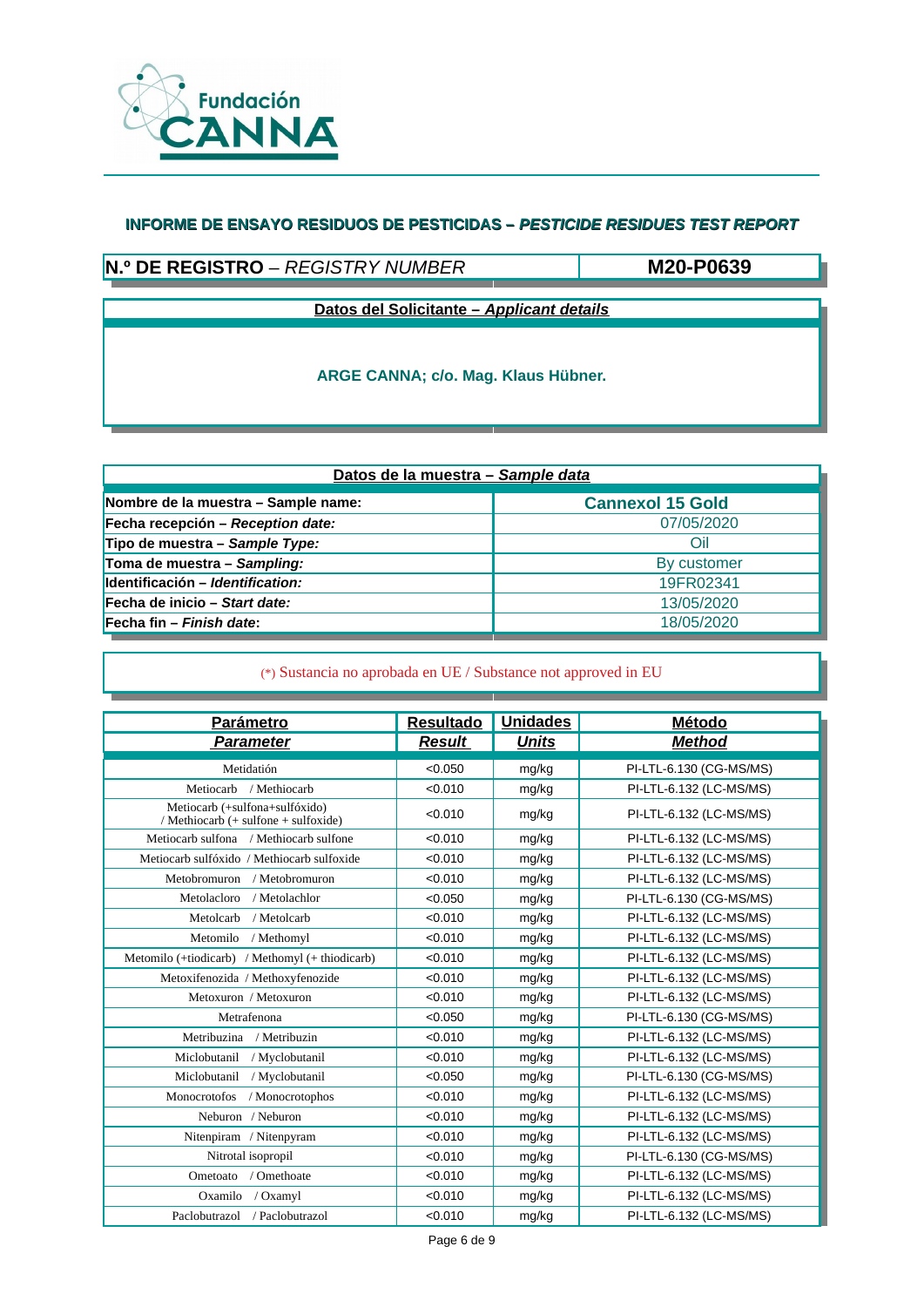

# **N.º DE REGISTRO** – *REGISTRY NUMBER*

**M20-P0639**

**Datos del Solicitante –** *Applicant details*

**ARGE CANNA; c/o. Mag. Klaus Hübner.**

| Datos de la muestra - Sample data   |                         |  |  |  |
|-------------------------------------|-------------------------|--|--|--|
| Nombre de la muestra - Sample name: | <b>Cannexol 15 Gold</b> |  |  |  |
| Fecha recepción - Reception date:   | 07/05/2020              |  |  |  |
| Tipo de muestra - Sample Type:      | Oil                     |  |  |  |
| Toma de muestra - Sampling:         | By customer             |  |  |  |
| Identificación - Identification:    | 19FR02341               |  |  |  |
| Fecha de inicio – Start date:       | 13/05/2020              |  |  |  |
| Fecha fin – Finish date:            | 18/05/2020              |  |  |  |

| <b>Parámetro</b>                                                           | <b>Resultado</b> | <b>Unidades</b> | Método                  |
|----------------------------------------------------------------------------|------------------|-----------------|-------------------------|
| <b>Parameter</b>                                                           | <b>Result</b>    | <b>Units</b>    | <b>Method</b>           |
| Paraoxon metil / Paraoxon methyl                                           | < 0.010          | mg/kg           | PI-LTL-6.132 (LC-MS/MS) |
| Paratión-metilo                                                            | < 0.050          | mg/kg           | PI-LTL-6.130 (CG-MS/MS) |
| Pencicuron / Pencicuron                                                    | < 0.010          | mg/kg           | PI-LTL-6.132 (LC-MS/MS) |
| Pendimetalina                                                              | < 0.050          | mg/kg           | PI-LTL-6.130 (CG-MS/MS) |
| Pertane                                                                    | < 0.050          | mg/kg           | PI-LTL-6.130 (CG-MS/MS) |
| Picoxistrobin                                                              | < 0.010          | mg/kg           | PI-LTL-6.130 (CG-MS/MS) |
| Piraclostrobina / Pyraclostrobin                                           | < 0.010          | mg/kg           | PI-LTL-6.132 (LC-MS/MS) |
| Pirifenox                                                                  | < 0.05           | mg/kg           | PI-LTL-6.132 (LC-MS/MS) |
| Pirimetanil / Pyrimethanil                                                 | < 0.010          | mg/kg           | PI-LTL-6.132 (LC-MS/MS) |
| / Pirimicarb<br>Pirimicarb                                                 | < 0.010          | mg/kg           | PI-LTL-6.132 (LC-MS/MS) |
| Pirimicarb (+desmetil pirimicarb)<br>/ Pirimicarb (+ desmethyl pirimicarb) | < 0.010          | mg/kg           | PI-LTL-6.132 (LC-MS/MS) |
| Pirimifos-metil / Pirimiphos-methyl                                        | < 0.010          | mg/kg           | PI-LTL-6.130 (CG-MS/MS) |
| Promecarb<br>/ Promecarb                                                   | < 0.010          | mg/kg           | PI-LTL-6.132 (LC-MS/MS) |
| Propetamfos<br>/ Propetamphos                                              | < 0.010          | mg/kg           | PI-LTL-6.130 (CG-MS/MS) |
| Propoxur<br>/ Propoxur                                                     | < 0.010          | mg/kg           | PI-LTL-6.132 (LC-MS/MS) |
| Prosulfocarb<br>/ Prosulfocarb                                             | < 0.050          | mg/kg           | PI-LTL-6.130 (CG-MS/MS) |
| Protiofos                                                                  | < 0.050          | mg/kg           | PI-LTL-6.130 (CG-MS/MS) |
| Rotenona / Rotenone                                                        | < 0.010          | mg/kg           | PI-LTL-6.132 (LC-MS/MS) |
| Siltiofam<br>/ Silthiofam                                                  | < 0.010          | mg/kg           | PI-LTL-6.132 (LC-MS/MS) |
| Tebufenocida / Tebufenozide                                                | < 0.010          | mg/kg           | PI-LTL-6.132 (LC-MS/MS) |
| Teflubenzuron / Teflubenzuron                                              | < 0.010          | mg/kg           | PI-LTL-6.132 (LC-MS/MS) |
| Terbacilo                                                                  | < 0.050          | mg/kg           | PI-LTL-6.130 (CG-MS/MS) |
| Terbumeton / Terbumeton                                                    | < 0.010          | mg/kg           | PI-LTL-6.132 (LC-MS/MS) |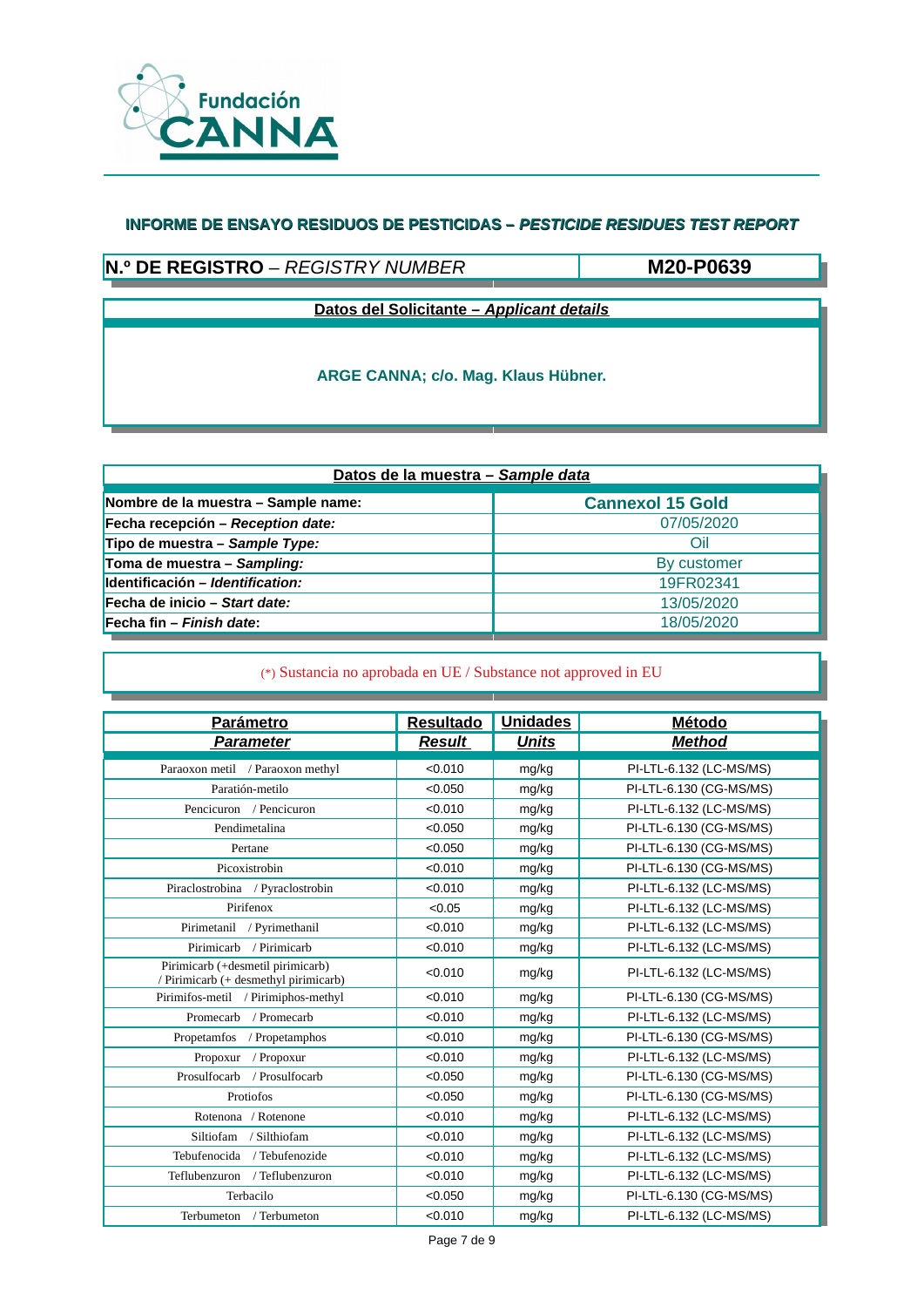

### **N.º DE REGISTRO** – *REGISTRY NUMBER*

**M20-P0639**

**Datos del Solicitante –** *Applicant details*

**ARGE CANNA; c/o. Mag. Klaus Hübner.**

| Datos de la muestra - Sample data   |                         |  |  |  |
|-------------------------------------|-------------------------|--|--|--|
| Nombre de la muestra - Sample name: | <b>Cannexol 15 Gold</b> |  |  |  |
| Fecha recepción – Reception date:   | 07/05/2020              |  |  |  |
| Tipo de muestra - Sample Type:      | Oil                     |  |  |  |
| Toma de muestra - Sampling:         | By customer             |  |  |  |
| Identificación - Identification:    | 19FR02341               |  |  |  |
| Fecha de inicio – Start date:       | 13/05/2020              |  |  |  |
| Fecha fin – Finish date:            | 18/05/2020              |  |  |  |

| <b>Parámetro</b>                                         | <b>Resultado</b> | <b>Unidades</b> | <b>Método</b>           |
|----------------------------------------------------------|------------------|-----------------|-------------------------|
| <b>Parameter</b>                                         | <b>Result</b>    | <b>Units</b>    | <b>Method</b>           |
|                                                          |                  |                 |                         |
| Terbutrina / Terbutryn                                   | < 0.010          | mg/kg           | PI-LTL-6.132 (LC-MS/MS) |
| Tetraconazol                                             | < 0.010          | mg/kg           | PI-LTL-6.132 (LC-MS/MS) |
| Tiacloprid<br>/ Thiacloprid                              | < 0.010          | mg/kg           | PI-LTL-6.132 (LC-MS/MS) |
| / Thiamethoxam<br>Tiametoxam                             | < 0.010          | mg/kg           | PI-LTL-6.132 (LC-MS/MS) |
| Tiametoxam+clotianidina<br>/ Thiamethoxam + clothianidin | < 0.010          | mg/kg           | PI-LTL-6.132 (LC-MS/MS) |
| / Thiodicarb<br>Tiodicarb                                | < 0.010          | mg/kg           | PI-LTL-6.132 (LC-MS/MS) |
| Tiofanato meti                                           | < 0.010          | mg/kg           | PI-LTL-6.132 (LC-MS/MS) |
| Tiofanox sulfóxido / Thiofanox sulfoxide                 | < 0.010          | mg/kg           | PI-LTL-6.132 (LC-MS/MS) |
| / Tolclofos-methyl<br>Tolclofos metil                    | < 0.010          | mg/kg           | PI-LTL-6.130 (CG-MS/MS) |
| Transflutrin                                             | < 0.050          | mg/kg           | PI-LTL-6.130 (CG-MS/MS) |
| Triadimefón<br>/ Triadimefón                             | < 0.010          | mg/kg           | PI-LTL-6.132 (LC-MS/MS) |
| Triadimenol<br>/ Triadimenol                             | < 0.010          | mg/kg           | PI-LTL-6.132 (LC-MS/MS) |
| Triazofos<br>/ Triazophos                                | < 0.010          | mg/kg           | PI-LTL-6.132 (LC-MS/MS) |
| Triciclazol<br>/ Tricyclazole                            | < 0.010          | mg/kg           | PI-LTL-6.132 (LC-MS/MS) |
| / Trifloxystrobin<br>Trifloxistrobina                    | < 0.010          | mg/kg           | PI-LTL-6.132 (LC-MS/MS) |
| / Triticonazole<br>Triticonazol                          | < 0.010          | mg/kg           | PI-LTL-6.132 (LC-MS/MS) |
| Vamidotion<br>/ Vamidothion                              | < 0.010          | mg/kg           | PI-LTL-6.132 (LC-MS/MS) |
| Vinclozolina<br>/ Vinclozolin                            | < 0.010          | mg/kg           | PI-LTL-6.130 (CG-MS/MS) |
| Zoxamide / Zoxamide                                      | < 0.010          | mg/kg           | PI-LTL-6.132 (LC-MS/MS) |